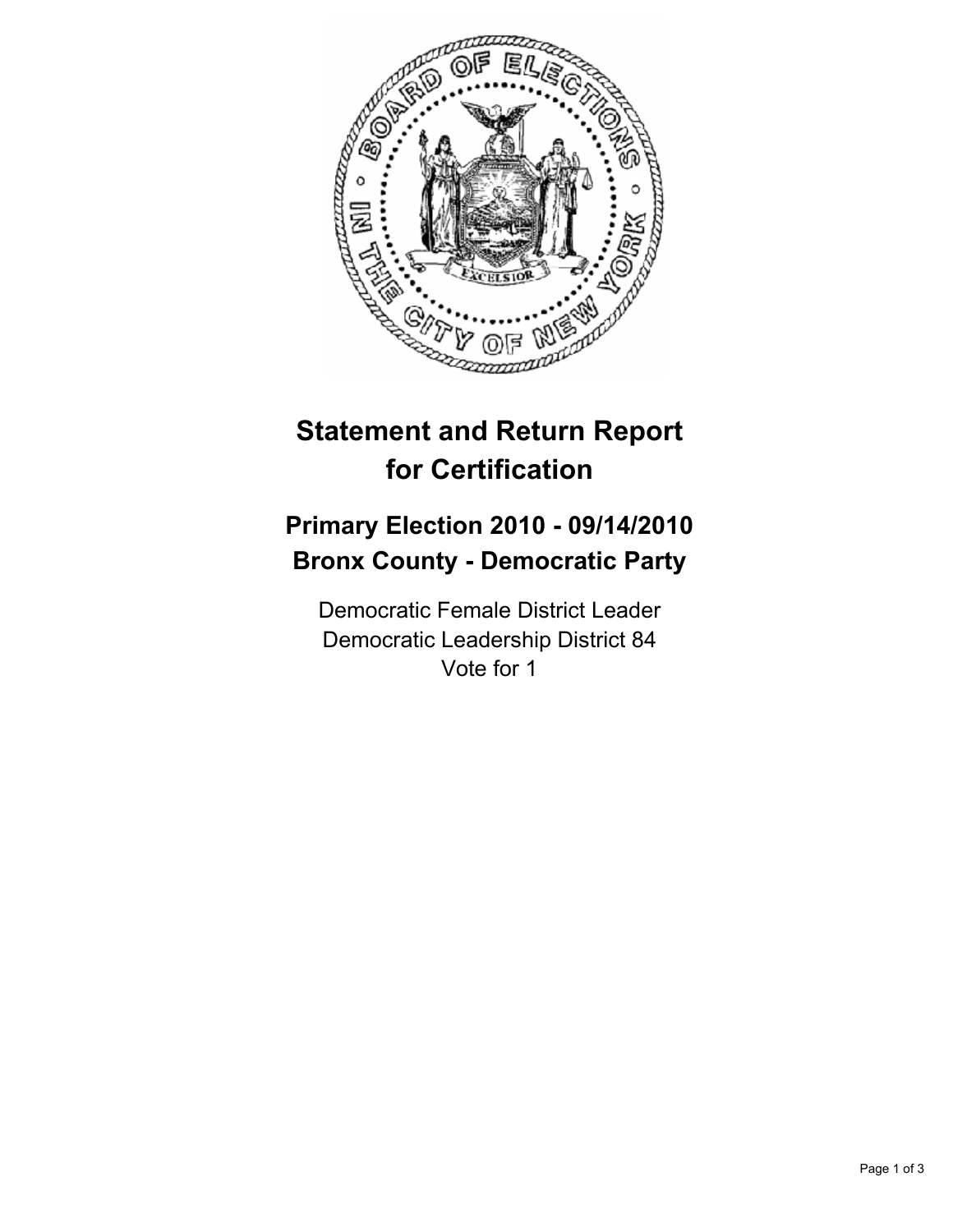

## **Assembly District 84**

| <b>PUBLIC COUNTER</b>    | 3,660 |
|--------------------------|-------|
| <b>EMERGENCY</b>         | 10    |
| ABSENTEE/MILITARY        | 49    |
| AFFIDAVIT                | 43    |
| MARIA DEL CARMEN ARROYO  | 1,980 |
| <b>IRIS FERNANDEZ</b>    | 755   |
| CARMEN AQUINO (WRITE-IN) |       |
| DONALD DUCK (WRITE-IN)   |       |
| MARION ROSE (WRITE-IN)   |       |
| <b>Total Votes</b>       | 2.738 |
|                          |       |